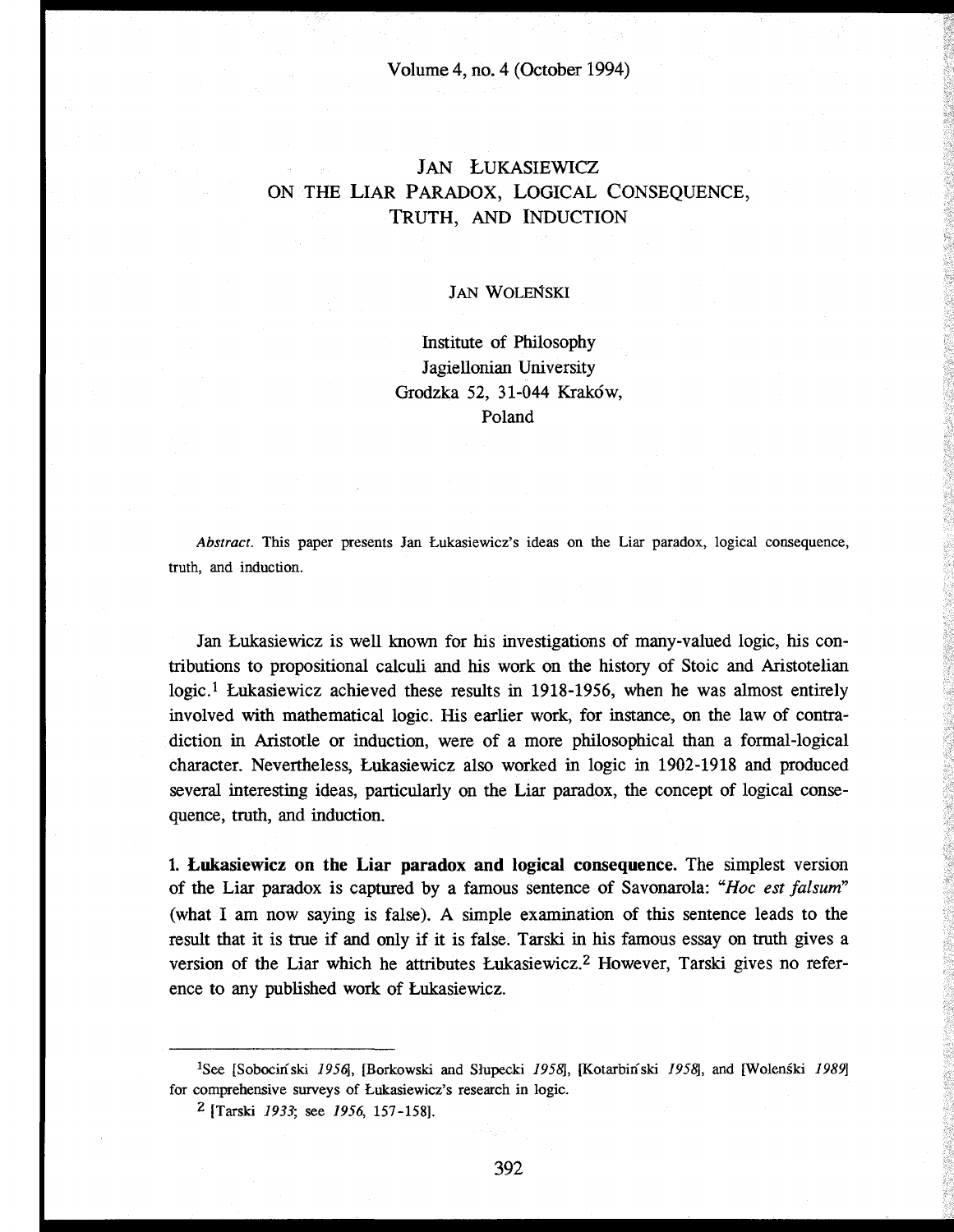Lukasiewicz's version of the Liar is included in his paper on the concept of on science published in 1915.<sup>3</sup> Explaining the Liar, Łukasiewicz proceeds as follow:

There are mental constructions which seem to contain an inevitable contra diction. For example, the sentence: line 13 on p. XXXV of this book contains a false sentence, is a construction of this kind.

This sentence contains a contradiction, because, observing that this sentence contains itself in the line 13 on p. XXXV of this book, it is easy to prove that its truth entails its falsity as well as that its falsity entails its truth. [Lukasiewicz *1915,* XXXV]

Then Lukasiewicz offers a solution of the Liar. His proposal is this:

[...] every logical principle contains variables.

[...] These variables, like variables in mathematics, can have various values. Now there is a logical law which says that all logical principles concern only thos e objects which can bevalue s of variables . One can show that the above sentence containing the contradiction cannot be value of a variable. Hence logical principles do not apply to this sentence; this construction is outside logic. [Lukasiewicz *1915,* XXXV].

So far Lukasiewicz. Tarski's statement of the Liar in his essay can be taken as a strict formalization of the version proposed by Lukasiewicz. However, there is some thing more. Lukasiewicz's own solution of the Liar consists in excluding the Liar sentence from the domain of logic. Thanks to Tarski, Lukasiewicz's version of the Liar became standard. But although he proposed a way out from the Liar paradox, he did not explain why the Liar sentence does not adhere to the principles of logic. This was done by Lesniewski and Tarski, who argued that so-called "closed" languages (languages that contain own metalanguages) violate principles for constructing correct formalized lan guages and thereby must be ruled out of the province of logic.<sup>4</sup>

<sup>&</sup>lt;sup>3</sup> This essay is a general introduction to the whole volume, which contains many other interesting papers, in particular by Zygmunt Janiszewski, Waciaw Sierpiñski and Stefan Mazurkiewicz.

<sup>4</sup> See [Tarski *1933,* chapter 1] and [Tarski *1944,* sect. 8]. These two works contain references to Les'niewski's view on sources of the semantic paradoxes and ways of overcoming them. Unfortunately, Les'niewski had never published anything on semantic paradoxes. It is known that he prepared an extensive monograph on this topic. The sole copy, written in pencil, was destroyed during the Warsaw uprising in 1944.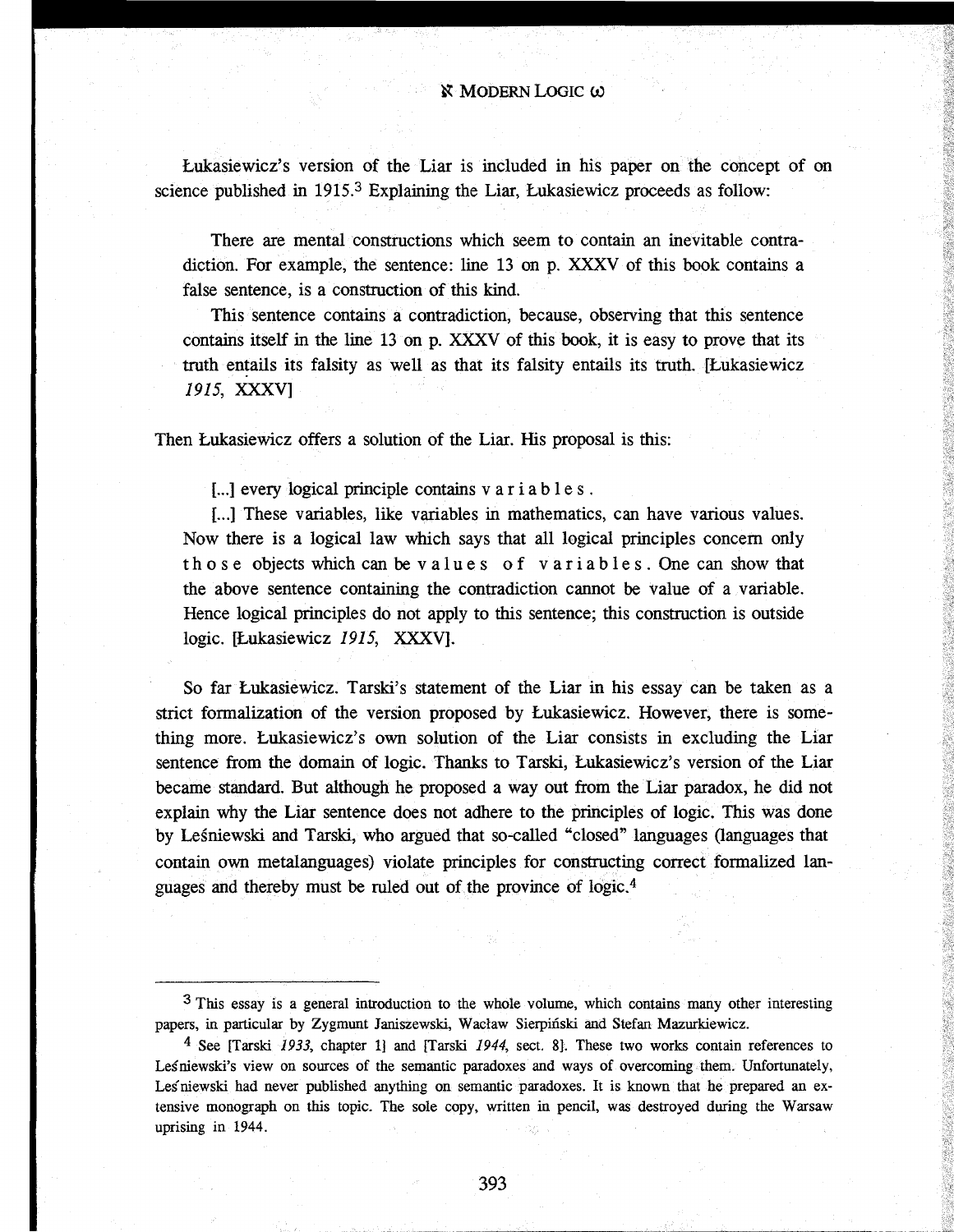It is a widespread opinion that Lukasiewicz stated his version of the Liar in an oral discussion.<sup>5</sup> This situation probably stems from the fact, which I have already men tioned, that Tarski gave no textual reference to Lukasiewicz. We can ask why [Lukasie wicz 1915] is almost entirely overlooked (see [Lukasiewicz 1912]).

The history of this paper is interesting. In 1912, Lukasiewicz published a paper on creativity in science.<sup>6</sup> Then he was invited to write an introductory essay for *A Guide for Autodidacts,* and he decided to extend his *[1912\* by adding remarks on the Liar paradox and logical consequence. The additions do not form new sections but are inserted into the old text. This may be main reason that references to Lukasiewicz's paper are mostly made to the version published in 1912 which became very influential in Polish philosophy, particularly for Lukasiewicz's classification of arguments given there for the first time.<sup>7</sup> When a selection of Lukasiewicz's logical papers was being prepared, its editor, Jerzy Słupecki, included the 1912 version and then it was translated into English.<sup>8</sup>

Lukasiewicz's paper of 1915 also contains a definition of logical consequence in the semantic sense:

We say that a sentence *b* follows from a sentence or a group of sentences *a* if *b* must be true provided that *a* is true. [Lukasiewicz 1915, XXII]

As far as I know this one of the first (perhaps even the very first) correct definitions of logical consequence in modern logic since Bolzano.<sup>9</sup> In Poland, it was rediscovered by Ajdukiewicz in 1923 and generalized by Tarski in 1936. For Ajdukiewicz *[1923,* 161]:

A formula  $f(x)$  formally entails a formula  $\phi(x)$ , if for any possible substitutions for *x*, either  $f(x)$  is false or  $\phi(x)$  is true.

6 This situation seems paradoxical, for [Lukasiewicz *1915]* was reprinted twice in Poland in the interwar period.

7 See [Giedymin *1985\* for general comments on the importance of [Lukasiewicz *1912)* for Polish philosophy and [Wolenski *1991]* for Lukasiewicz's classification of types reasoning and its reception.

8 See [Lukasiewicz *1961]* and [Lukasiewicz *1970].* Slupecki as well as Borkowski (the editor of [Lukasiewicz *1970])* probably forgot about additions in [Lukasiewicz *1915].* In any case, there is no other explanation their editorial choices with respect to the paper in question.

<sup>9</sup> I base this assertion on my own examination of numerous books in logic published in the period under consideration. My evaluation of the matter was also confirmed by several people interested in the history of logic. Of course, this basis does not preclude the possibility that I am mistaken.

<sup>&</sup>lt;sup>5</sup> I heard this opinion on several occasions from many Polish logicians and philosophers, including persons who had direct contact with Lukasiewicz, Tarski, and their students. Unfortunately, no written record confirms this fact.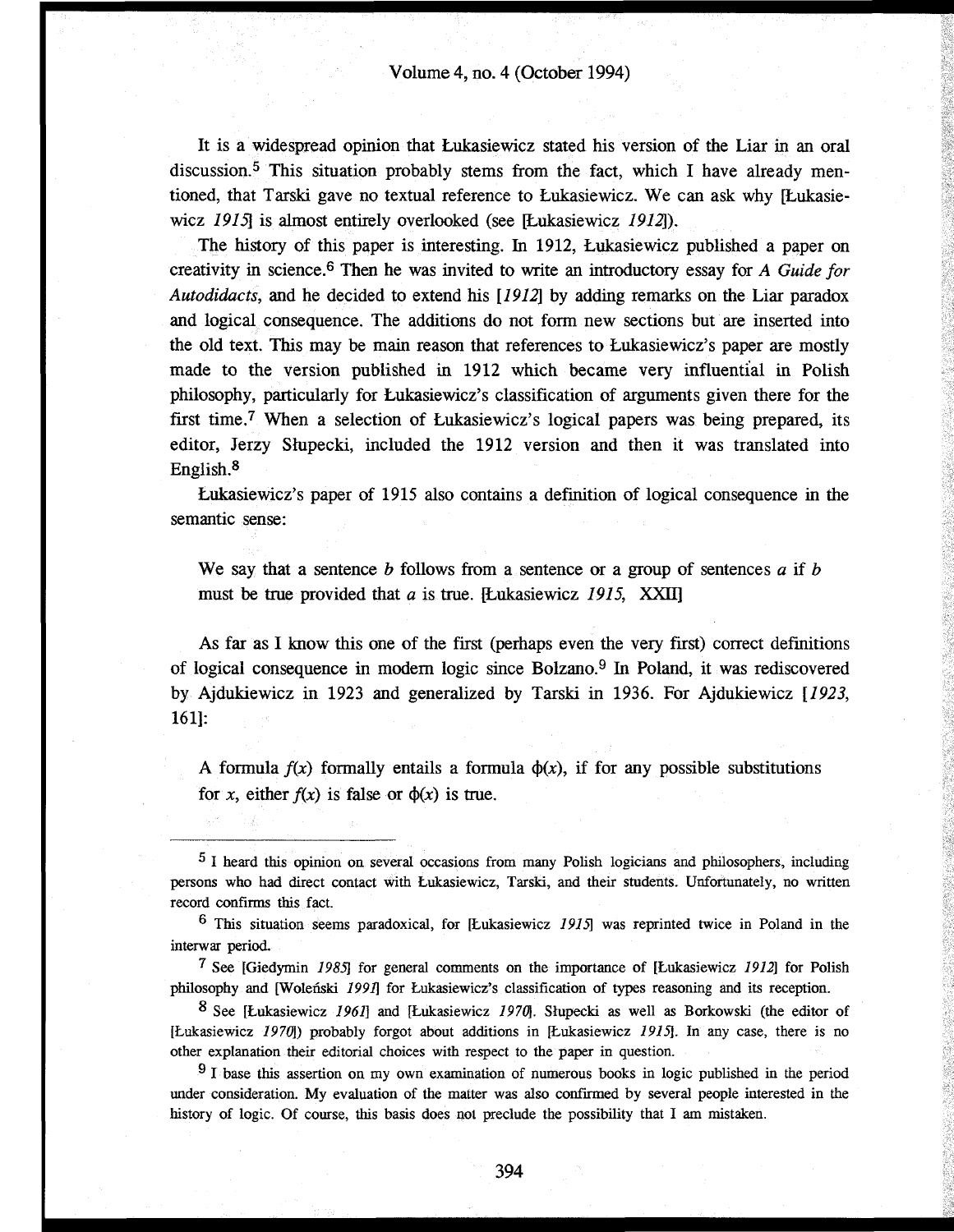From this definition it follows that, if *A* formally (logically) implies *B,* then *В* cannot be false, provided that *В* is true.<sup>10</sup> For Tarski *[1936;* q.v. *1956,* 417]:

The sentence  $X$  follows logically from the sentences of the class  $K$  if and only if every model of the class К is also a model of the sentence *X.*

Tarski's formulation is commonly regarded as a modern statement of Bolzano's idea of logical consequence. However, the essential point of this important idea was antici pated, at least in Poland, by Lukasiewicz.

2. **Lukasiewicz on the concept of truth.** Lukasiewicz, influenced by Aristotle and the Brentanist tradition, accepted the classical (correspondence) theory of truth.<sup>11</sup> His statement of this theory is this:

A sentence is true or false only if it states that something exists or does not exist. [Lukasiewicz *1910,* 2nd (1987) edition, 14]

A judgment is true if it ascribes to an object a property which belongs to this object or denies a property which does not belong to it. [Lukasiewicz *1911,* 86]

If truth consists in conformity of thought to reality, we may say that those propositions are true which conform to [...] reality. [Lukasiewicz *1957,* 208]

These quotations illustrate Lukasiewicz's general position on truth. However, we also can find in [Lukasiewicz *1913]* an idea that remains in Tarski's semantic theory of truth.

For Lukasiewicz, truth and falsity are unconditional and absolute properties of sentences.<sup>12</sup> In particular, probability cannot be used for the logical evaluation of sen tences. On the other hand, formulas in which free variables occur ("indefinite propo sition" is Lukasiewicz's term) can be characterized by their logical probability. Let D be a domain consisting of a finite number of objects and let  $F(x)$  be a formula with x as a

<sup>1</sup> 0 A similar definition can be extracted from [Ajdukiewicz *193Щ.*

<sup>&</sup>lt;sup>11</sup> See [Woleński and Simons 1989] for comments on Lukasiewicz's philosophy of truth. Lukasiewicz was a student of Twardowski in Lvov and Meinong in Graz, both of whom were in turn distinguished students of Brentano.

 $12$  For Lukasiewicz (and similarly for Tarski), sentences are always objects equipped with meaning. I do enter here into a discussion on whether this conception of sentences is sound or not. I note this point because most English commentators on Tarski's work on truth ask whether sentences (as purely syntactic items) may be true or false. The "Polish" answer is simple: yes, because sentences are meaningful items.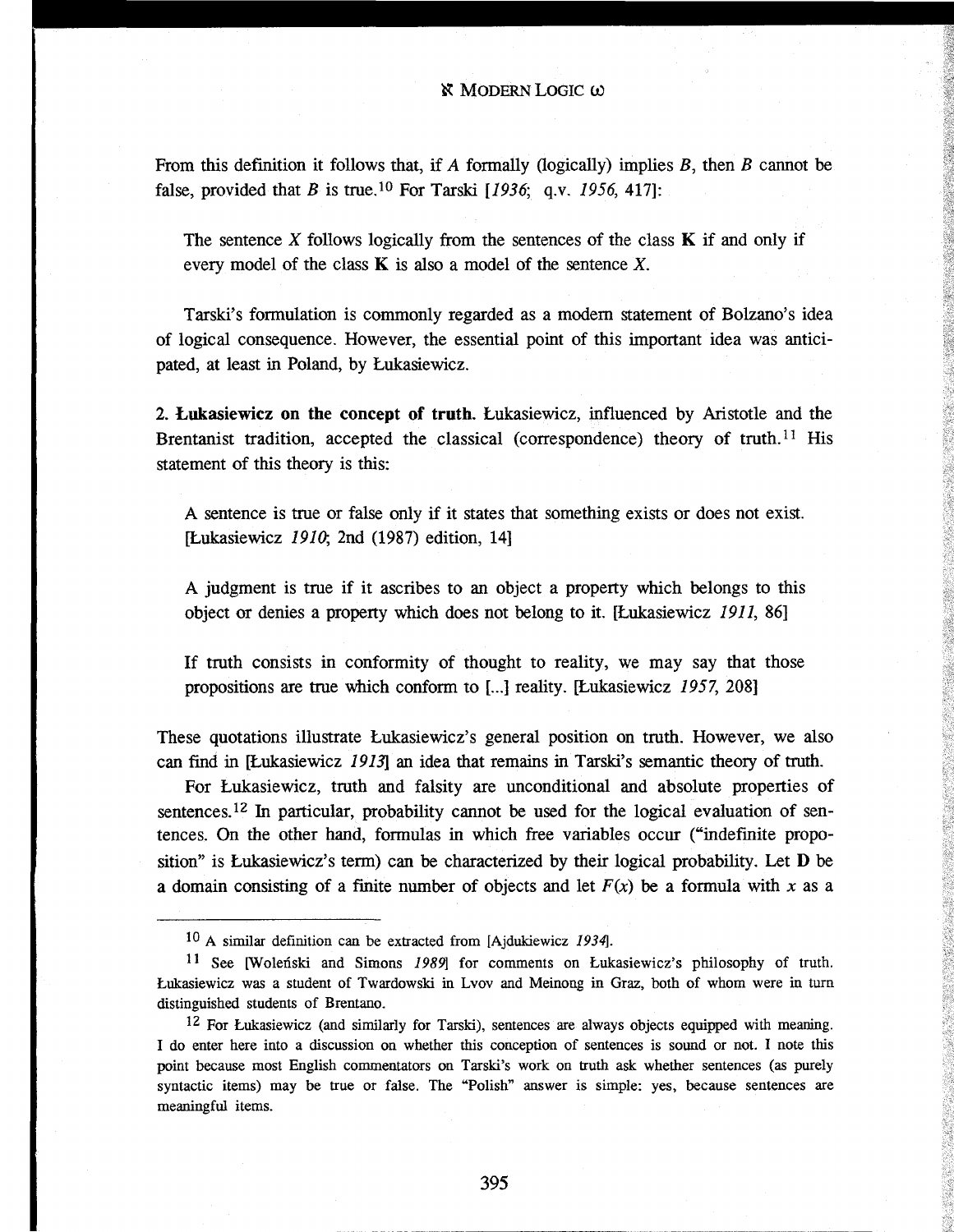free variable. Now assume that there are n-many objects in *D* and m-many objects that satisfy  $F(x)$ . Then the ratio  $\frac{m}{x}$  expresses the probability of  $F(x)$ . Moreover, Lukasiewicz says:

Indefinite propositions are true if they yield true judgements for all values of the variables.

Indefinite propositions are false if they yield false judgements for all the values of the variables. ([Lukasiewicz *1913,* 16; page number is to the *1970* English translation])

To see how close Lukasiewicz was to the semantic definition of truth, let me recall Tarski's condition for quantified (universal) sentences:  $\forall x F(x)$  is true if and only if  $F(x)$ is satisfied by all values of a variable *x.* The right part of this biconditional is equivalent to Lukasiewicz's definition of truth for indefinite propositions. According to Tarski, a sentence is true if it holds (is satisfied) for all objects. Tarski's heuristic strategy is to re gard sentences as particular cases of open formulas and truth as a special case of satis faction. On the other hand, Lukasiewicz was not interested in defining truth *via* satisfaction, probably because he assumed that a gap between sentences and indefinite propositions is so essential that the former cannot be special cases of the latter. Hence, truth cannot be a special case of satisfaction. For Lukasiewicz, the truth of open formulas was nothing more than an auxiliary idea used by him to develop the theory of logical probability.

3. **Lukasiewicz on induction.** Induction was a favourite subject of Lukasiewicz before he concentrated on mathematical logic. He devoted his doctoral dissertation to the problem of induction (published as [Lukasiewicz *1903]),* and he delivered three talks on induction before the Polish Philosophical Society in Lvov in 1906-1909 ([Lukasiewicz *1906, 1907* and *1909]* are abstracts of these lectures). Induction is also briefly con sidered in [Lukasiewicz *1912]* and [Lukasiewicz *1915].* Finally, he discussed induction in the last part of [Lukasiewicz *1929].<sup>13</sup>* At first, Lukasiewicz tried to develop the inverse theory theory of induction proposed by Jevons and Sigwart in the nineteenth century. On other hand, from the beginning of his interests in induction, Lukasiewicz was rather

<sup>1</sup> 3 This section (§11) is omitted in the second Polish edition (see [Lukasiewicz *1958])* as well as in the English edition (see [Lukasiewicz /963]). Arthur Prior complains of this omission in his *[1968\* review of [Lukasiewicz *1963\.* The German translation of §11 is included in [Pearce and Wolenski *198\$.* Note that the problem of induction is not touched upon in [Lukasiewicz *19Щ.* One might be surprised that there is a chapter on induction in a very advanced textbook on mathematical logic. However, it was a tradition in Poland to speak on induction at the end of courses in mathematical logic.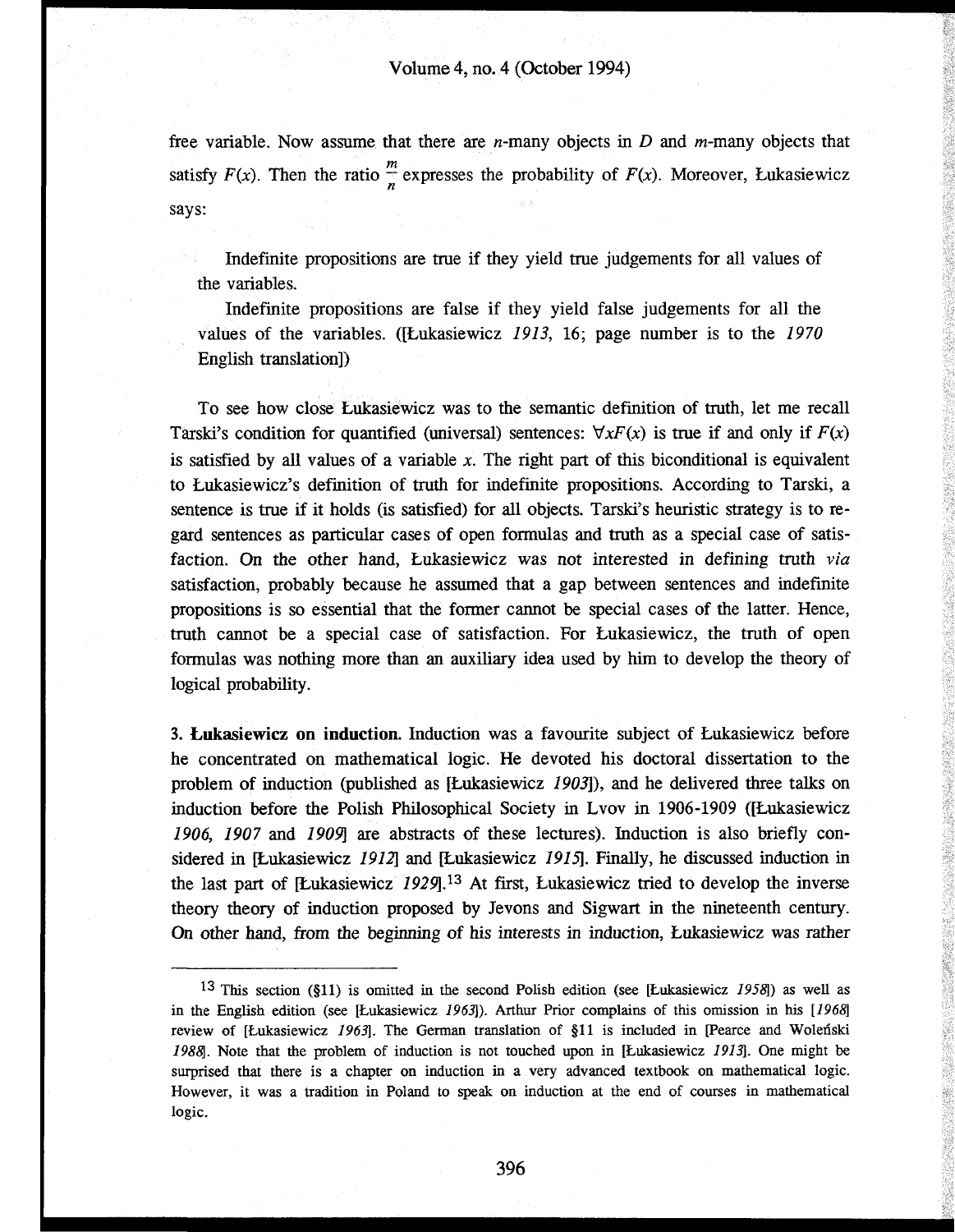sceptical about evaluating inductive conclusions by probability. He expressed this view in his dissertation. There is also an interesting fragment of his letter to Kazimierz Twardowski (August 31, 1902):

In order to reject (I would like to do this) that view [that experience provides the devices for the estimation of the probability of the inductive conclusions - J. W.] one must prove that particular propositions, independently of their number and kind, cannot serve as the logical basis for the probability of a generalization [...] I am eager to solve this question by admitting that there is only mathematical probability.

An argument against the probabilistic theory of induction is given in [Lukasiewicz 1909. The argument is this. Assume that  $H$  is a hypothesis which is tested by induction. At first sight, we we could apply Laplace's rule  $p = \frac{n+1}{n+2}$ . According to this rule, p is *m* the probability that the  $(n + 1)^{st}$  event has a property, say P, provided that it is established in advance that *n* events have *P.* Since this rale applies only to particular events, it is not applicable to genuine inductive generalizations. Laplace's rule is a special case of a more general formula:  $p = \frac{n+1}{n+m+1}$ , where *m* is the cardinality of the domain of events to which *H* refers and и measures the basis of induction, i.e. the number of events already observed. Now *m* is always greater than *n,* so *p* cannot be greater that 2 and, what is more important, if m approaches infinity, *p* approaches 0. Thus, no finite amount of data acquired by experience is sufficient for confirming any general inductive hypothesis. Lukasiewicz also expresses his anti-inductivism in his papers of 1912 and 1915. The last section of [Lukasiewicz *1929\* contains perhaps his most negative evalua tion of induction:

[...] inductive logic has no scientific value. (p. 95)

[...] so-called inductive reasoning has neither a scientific value no any application in the science. On the other hand, deductive reasoning plays an essential role in the science, (p. 196).

Clearly, Lukasiewicz anticipated basic tenets of Popper's anti-inductivism. Some commentators see general similarities in the two authors.<sup>14</sup> However, the most interesting point is perhaps that Lukasiewicz had Popper's celebrated mathematical argument against induction.

**L**

<sup>&</sup>lt;sup>14</sup> This point is stressed in [Prior 1968].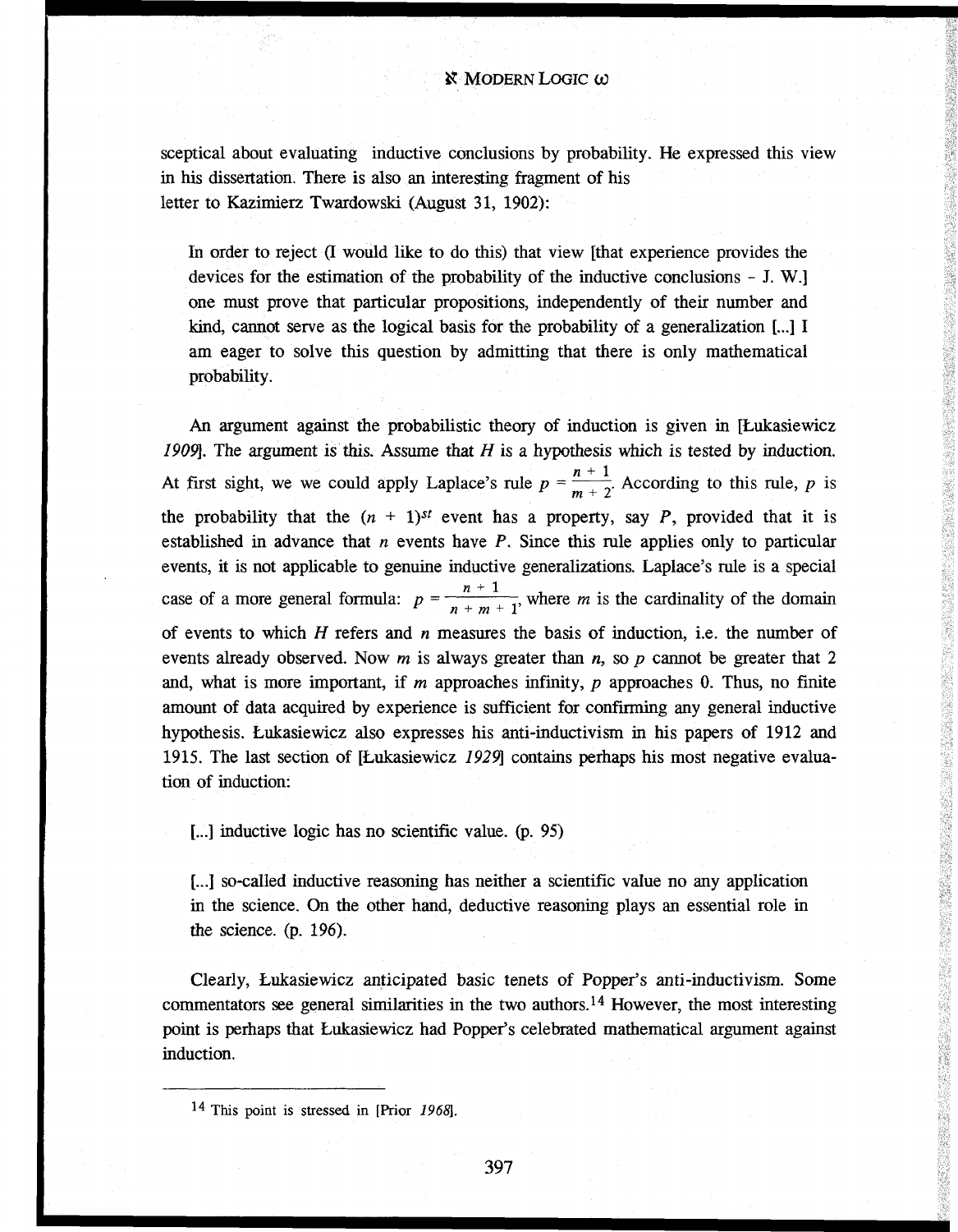**4. Conclusions.** As **I** have already noted, Lukasiewicz's version of the Liar paradox became standard *via* Tarski's work on truth. Thus, it is clear that Lukasiewicz ideas on the Liar began the development which culminated in the Lesniewski-Tarski account and solution of the paradox. No evidence is available as to whether or not Lukasiewicz's definition of the concept logical consequence influenced Tarski or Ajdukiewicz. This is also true of [Lukasiewicz *19Щ* and its influence on Tarski's conception of truth. Polish philosophers of science were mostly inductivists and, in general, they were not particularly attracted by Lukasiewicz's criticism of induction as a method of confirmation of empirical generalizations.<sup>15</sup> Thus, if published references provide evidence of how someone's ideas influence the history of logic, we must conclude that the ideas of Jan Lukasiewicz concerning truth, the concept of logical consequence, and induction did not exert any influence even in his own country. However, perhaps one remark is in order. It is known that many important ideas circulated among Polish logicians in con versation.<sup>16</sup> This was an important factor In doing logic in the Warsaw School. So it is quite possible that Lukasiewicz, who was the principal leader of the Warsaw School of Logic, communicated his ideas on truth and logical consequence in informal debates with his students and colleagues and thereby influenced their way of thinking on related topics.

## **REFERENCES**

AJDUKIEWICZ, Kazimierz 1923. *Gtowne kierunkl filozofii we fragmentach ich klasycznych przedstawicieli* (The Main Currents of Philosophy in Fragments of Their Classical Representatives), Lwów, K.S. Jakubowski.

—. 1934. *Logiczne podstawy nauczania* (The Logical Foundations of Teaching), Warszawa, Nasza Ksiçgarnia.

BORKOWSKI, Ludwik and SLUPECKI, Jerzy. 1958 *The logical works of J. Lukasiewicz,* Studia Logica **Vni,** 7-56.

GIEDYMIN, Jerzy. 1985. *Polish philosophy in the interwar period and Ludwik Fleck's theory of thought-styles and thought-collectives,* R. Cohen and T. Schnelle (editors), *Cognition and Fact - Materials on Ludwik Fleck* (Dordrecht, Reidel), 179-215.

KOTARBINSKI, Tadeusz. 1958. *Jan Lukasiewicz's works in the history of logic,* Studia Logica **Vili,** 57-62.

LUKASIEWICZ, Jan. 1903. *О indukci jako inversji dedukcji* (On induction as the inverse of deduction), Przeglad Filozoficzny 6, 9-24, 138-152.

<sup>&</sup>lt;sup>15</sup> See [Giedymin *1985*] for general comments on this matter.

<sup>&</sup>lt;sup>16</sup> One can find evidence in footnotes to [Tarski 1933].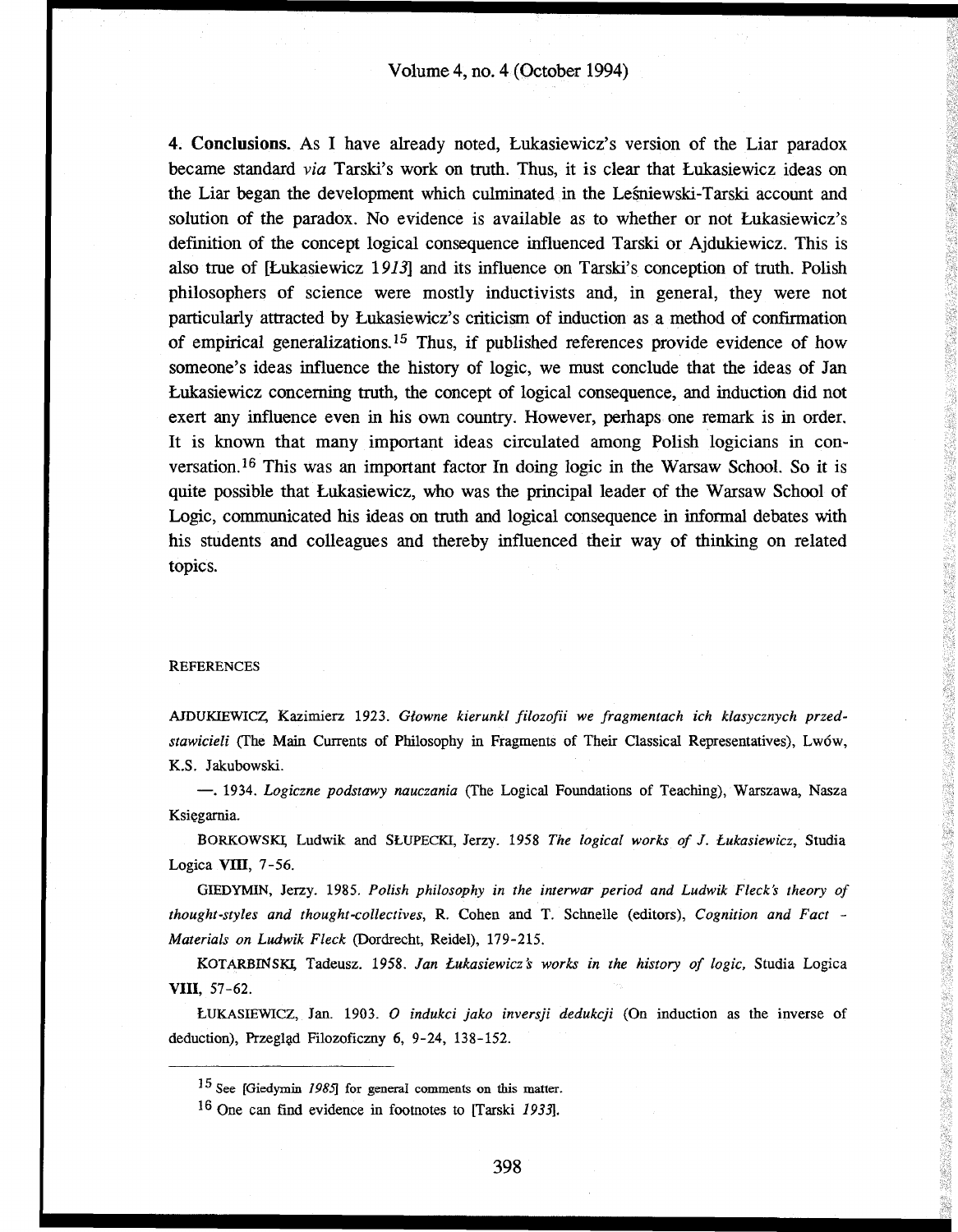—. 1906. *0 dwóch rodzajach wniosków indukcyjnych* (On two kinds of inductive conclusions), Przeglad Filozoficzny **IX,** 83-84.

—. 1907. *0 wnioskowaniu indukcyjnym* (On Inductive inference), Przeglad Filozoficzny X, 474- 475.

—. 1909. *O prawdopodobieiístwie wniosków indukcyjnych* (On the probability of inductive conclusions), Przeglad Filozoficzny **XII,** 209-210.

—. 1910. *0 zasadzie sprzecznosci и Arystotelesa* (On the Principle of Contradiction in Aristotle), Kraków, Polska Akademia Umiejetności; Warszawa, Państwowe Wydawnictwo Naukowe, 2nd ed., 1987.

—. 1911. *Zagadnlenle prawdy* (The problem of truth), in *Ksiega Pamiqkowa XI Kongresu Przyrodników i Lekarzy Polskich,* (Krakow, Polskié Towarzystwo Gospodarcze), 84-86.

—. 1912. *О twórczosci w nauce* (Creative elements in science), in *Ksiega Pamiakowa ku uczczeniu 250 rocznicy zatozenia Uniwersytetu Lwowskiego* (Lwów, Uniwersytet Lwowski). English translation in [Lukasiewicz *1970],* 1-15.

—. 1913, *Die logischen Grundlagen der Wahrscheinlichkeitsrechnung,* Krakow, Polska. English translation in [Lukasiewicz *1970],* 16-63.

—.1915. *0 nauce* (On science), in *Poradnik dia samouków* (A Guide for Autodidacts) (Warszawa, Heflich i Michalski), XV-XXXIX.

—. 1929. *Elementy logiki matematycznej* (Elements of Mathematical Logic), Kolo Matematyczno-Fizyczne Sluchaczów, Warszawa, Uniwersytetu Warszawskiego.

—. 1957. *Aristotle's syllogistic from the standpoint of modern formal logic,* Oxford, Clarendon Press, 2nd edition.

—. 1958. *Elementy logiki matematycznej* (Elements of Mathematical Logic), Warszawa, Panstwowe Wydawnictwo Naukowe, 2nd edition.

1963. *Elements of mathematical logic,* Oxford, Pergamon.

—. 1961. Z *zagadnien logiki i filozoflii* (Problems of Logic and Philosophy), edited by Jerzy Slupecki, Warszawa, Panstwowe Wydawnictwo Naukowe.

—. 1970. *Selected works,* edited by Ludwik Borkowski, Amsterdam, North-Holland.

PEARCE, David and WOLENSKI, Jan (editors). 1988. *Logischer Rationalismus Philosophische Schriften der Lemberg-Warschauer Schule,* Frankfurt a. M., Athenäum.

PRIOR, Arthur. 1968. *Review of Lukasiewicz's "Elements of Mathematical Logic",* Journal of Philosophy **LXV,** 152-153.

SOBOCIŃSKI, Bolesław. 1956. In memoriam of Jan Łukasiewicz (1878 - 1956), Philosophical Studies 6, 3-49.

TARSKI, Alfred. 1933. *Pojecie prawdy w jezykach паик dedukcyjnych* (The Concept of Truth in Formalized Languages), Warszawa, Towarzystwo Naukowe Warszawskie. English translation in [Tarski *1956],* 152-278.

—. 1936. *O Pojeciu wynikania logicznego* (On the concept of logical consequence), Przeglad filo zoficzny 39, 58-68. English translation in [Tarski *1956],* 408-420.